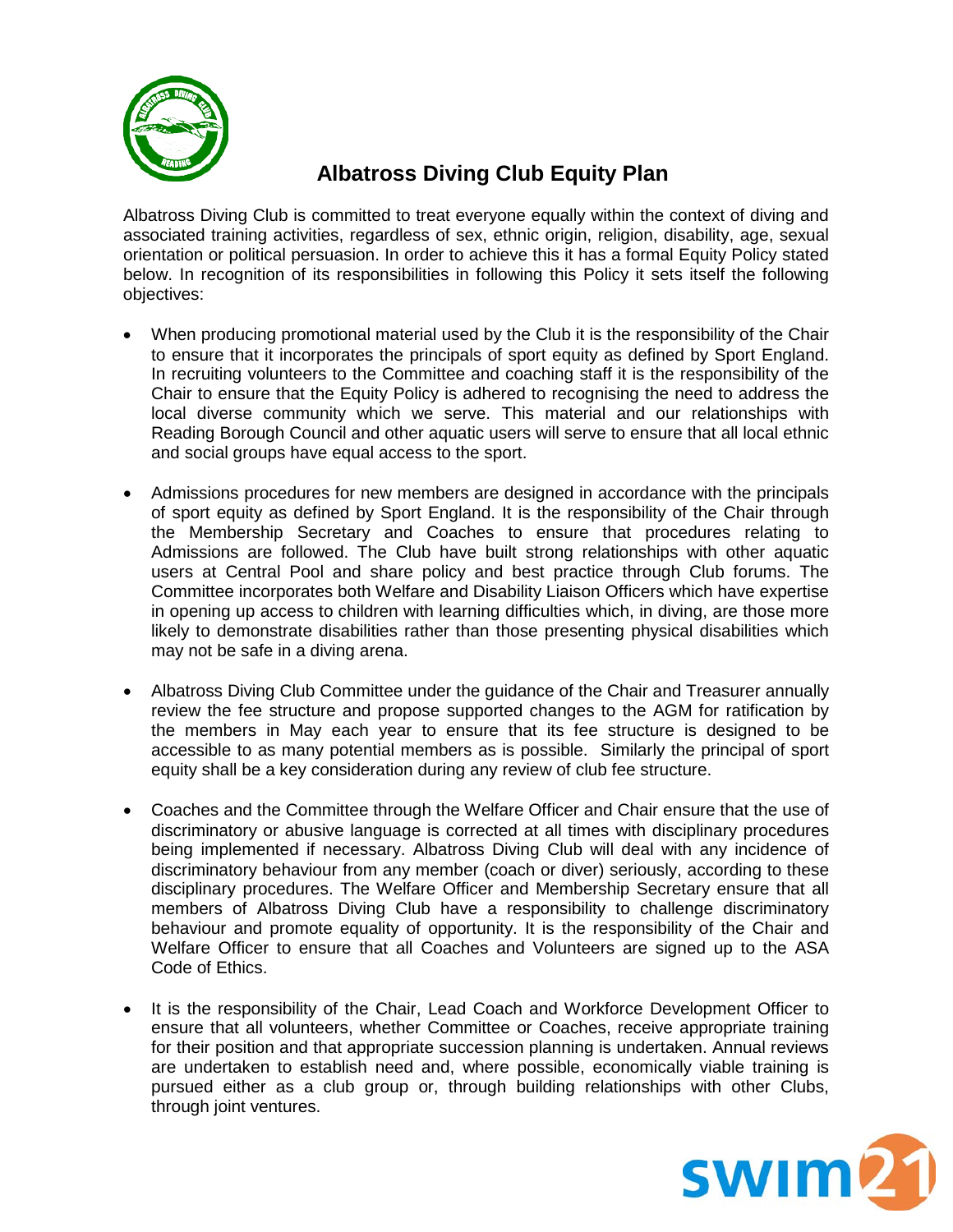# **Albatross Diving Club Equity Policy**

Albatross Diving Club is committed to treat everyone equally within the context of diving and associated training activities, regardless of sex, ethnic origin, religion, disability, age, sexual orientation or political persuasion.

As a club we work to ensure that the principals of sport equity as defined by Sport England are incorporated in all aspects of our activities:

*Sports equity is about fairness in sport, equality of access, recognising inequalities and taking steps to address them. It is about changing the culture and structure of sport to ensure that it becomes equally accessible to all members of society, whatever their age, ability, gender, race, ethnicity, sexuality or socio-economic status.*

Albatross Diving Club is committed to everyone having the right to enjoy their sport in an environment free from threat of discrimination, intimidation, harassment and abuse.

To this end

- All promotional material used by the club shall incorporate the principals of sport equity as defined by Sport England.
- Admissions procedures for new members are designed in accordance with the principals of sport equity as defined by Sport England
- Albatross Diving Club shall work to ensure that its fee structure is designed to be accessible to as many potential members as is possible. Similarly the principal of sport equity shall be a key consideration during any review of club fee structure.
- Albatross Diving Club will not tolerate the use of discriminatory or abusive language at any time
- Albatross Diving Club will deal with any incidence of discriminatory behaviour from any member (coach or diver) seriously, according to the club disciplinary procedures.
- All members of Albatross Diving Club have a responsibility to challenge discriminatory behaviour and promote equality of opportunity.

*Any club member who feels that any of these aspects of sport equity are not being followed is encouraged to do the following*

- *1. Speak to any coach*
- *2. Speak to the club Welfare Officer*
- *3. Contact the ASA*

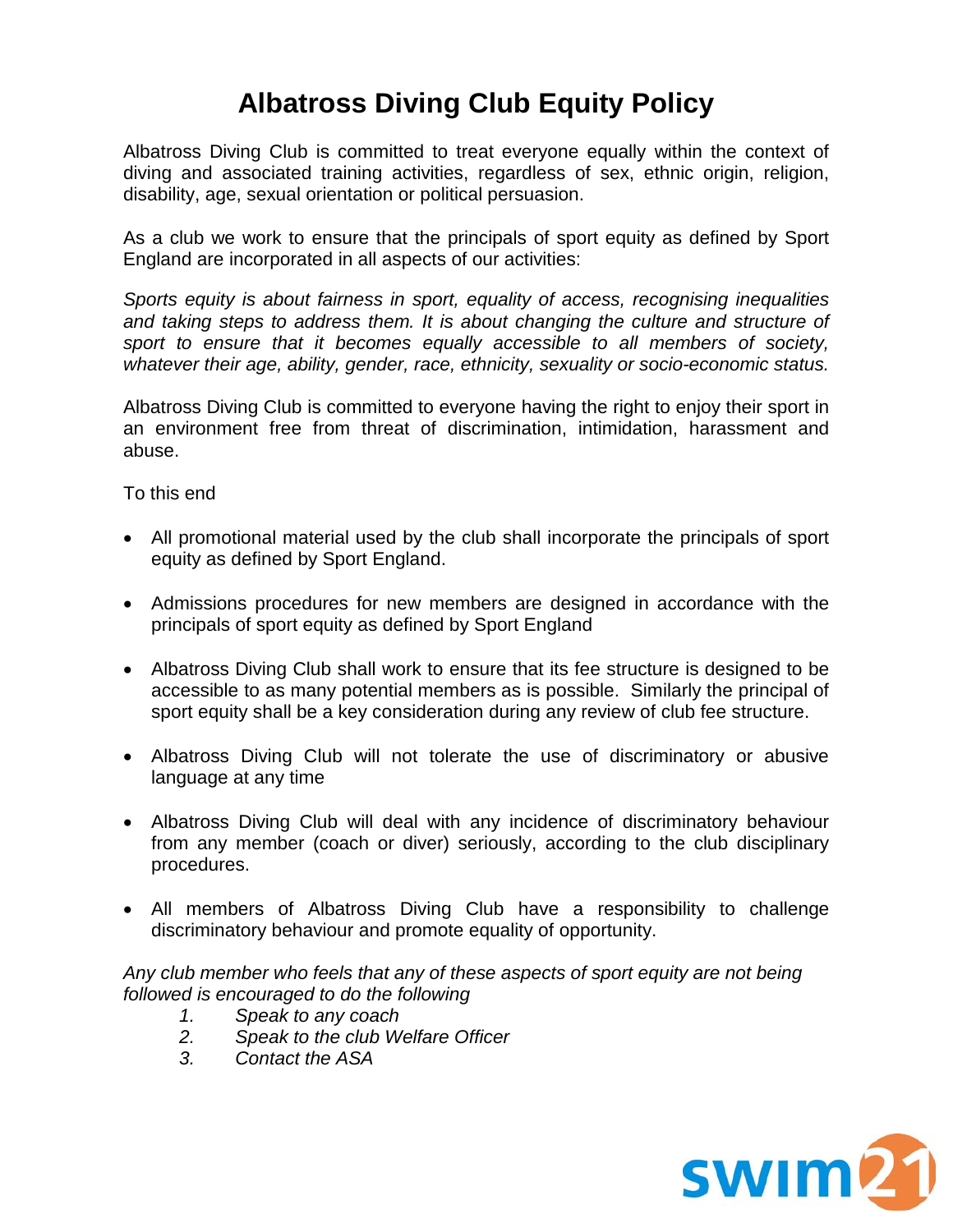### **Equal Opportunity in Diving**

**'Equal Opportunity is about celebrating difference and diversity and as such providing a structure for diving and associated dry land training that can respond to this in a proactive and positive manner'. ASA**

Albatross Diving Club is totally committed to the principals and practice of equal opportunities.

To this end we firmly believe that diving is a 'sport for all'. It can and should be enjoyed and made accessible to everyone and to achieve this:

- Albatross Diving Club is committed to work towards ensuring that diving is accessible to the many rather than the few.
- Albatross Diving Club recognizes the need to acknowledge the diversity of provision that is required to ensure that all people, regardless of their race, sex/gender, disability, age, sexual orientation, social or economic background can access diving and develop at a level that is appropriate to them.
- Albatross Diving Club recognizes that equal opportunity is about recognizing that people are different and therefore require different provision
- Albatross Diving Club recognizes the need to consult widely in order to respond to diversity.

### **Addressing Equal Opportunities**

In addressing equal opportunities, Albatross Diving Club will respond to issues of equity by:

- Recognising that Albatross Diving Club as an organisation our volunteer coaches, committee members and divers - need to adapt and work flexibly in order to respond to the needs of a wide and diverse range of people.
- Take positive action to increase the involvement from under represented groups in all aspects of our organisation: participation, coaching, committee etc.

Albatross Diving Club supports four key principals as being fundamental to ensuring that everyone can participate in diving and the achievement of equality of opportunity:

- **Entitlement:** People have a right to participate in and access quality and appropriate experiences within diving
- **Accessibility:** It is the responsibility of our club, our coaches and committee members to, whenever possible, work to adapt provision to fit the needs of the many.

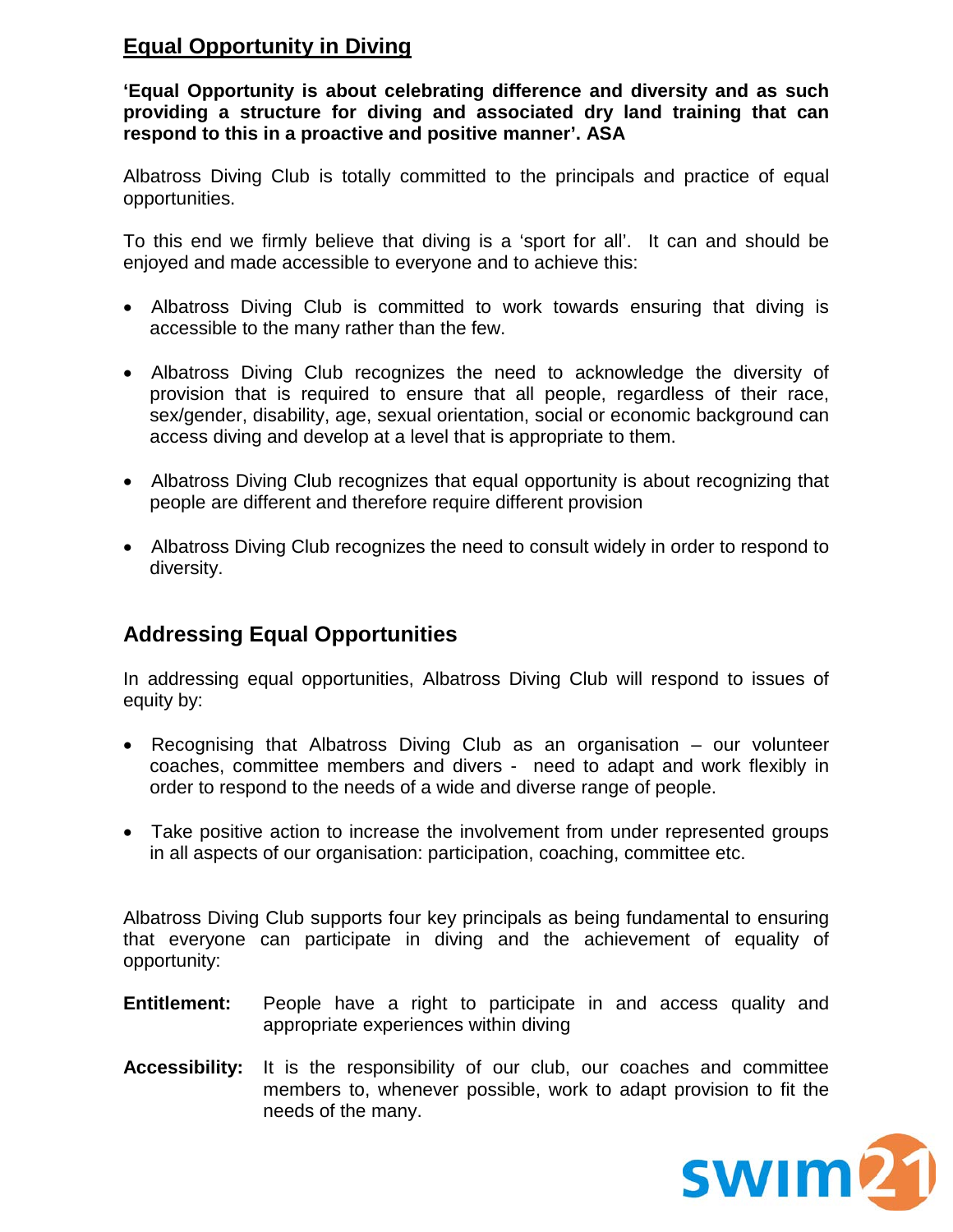- **Inclusion:** Wherever and whenever possible, we shall work to ensure all members access the same quality of provision appropriate to their need and if necessary to use positive action to ensure this:
- **Integrity:** Whatever we do as a diving club to change or adopt provision, it must be, wherever possible, of equal worth, challenging, relevant and in no way patronising.

## **VALUING DIVERSITY**

Albatross Diving Club is working to value diversity. To this end we aspire to develop a coaching team and committee whose composition reflects that of the broader community in terms of gender, ethnicity and disability. In order to bring about this diversity we undertake to:

- Provide full and fair considerations for all job, role and applications within the club
- Assist all our club members to realise their full potential by ensuring that they receive fair consideration for all training and personal development opportunities
- Maintain full records in coach development, diver training etc and use this information as a means of identifying areas of inequality.
- Regularly review our policies relating to coaching practice and training opportunities to ensure that they are fair and reflect current best practice.

### **Albatross Diving Club as a Membership Organisation.**

Albatross Diving Club is committed to encouraging membership from all sectors of the community. To achieve this we undertake to:

- Promote an open and honest culture that values diversity.
- Communicate widely, ensuring that our messages can be understood and appreciated by all.
- Positively encourage the involvement of all people, regardless of their gender, race, disability, age and social background.
- Work to redress the effects of discrimination.
- Strive to change attitudes and working practices to ensure that everyone can feel a valued member of our club

#### **Coaches and coaching assistants**

Our coaches and assistant coaches strive to:

- Establish and implement professional and ethical values and practice.
- Promote and apply the principals and practices of equal opportunities
- Promote positive images of people with Special needs.
- Have a commitment to providing entitlement and access to all their professional activities.
- Encourage high expectations and standards of achievement from all they teach
- Involve everyone in meaningful and appropriate activity to ensure a quality experience.